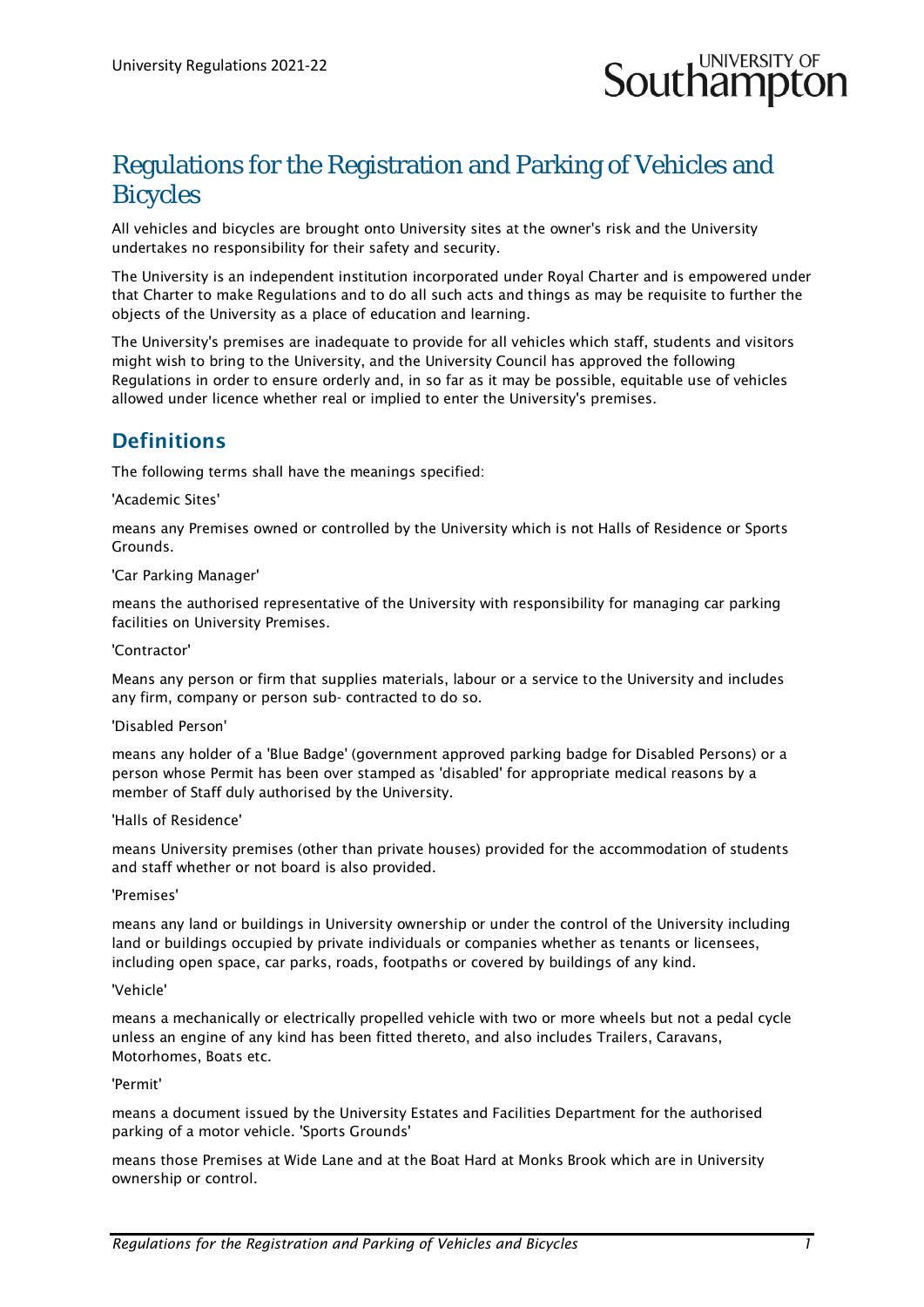

#### 'Staff'

means any or all employees of the University of Southampton who are not Students.

#### 'Students'

means any or all Students registered for courses of study with the University whether on a fulltime or part-time basis.

'Visitor'

means anyone other than Staff or Students with a bona fide reason for visiting the University but not any contractor or employee of a company based on the University's Academic Sites or Halls of Residence where the employee or company has agreed to abide by these Regulations. Without affecting the generality of the foregoing but for the avoidance of doubt "Visitor" includes any member of the University as defined in Statutes Section 2 other than Staff and Students and other persons receiving remuneration from the University.

#### 1. Background

1.1 These Regulations apply to Staff, Students, Contractors and Visitors. These Regulations apply to all Academic Sites or Halls of Residence. Any infringement of these Regulations may lead to disciplinary or other steps being taken by the University against any member of Staff or Student concerned. Visitors contravening the regulations shall if possible be warned and have their attention drawn to the Regulations. The Regulations form part of the application for the issue of a Parking Permit and applicants are required to give an undertaking to abide by and observe these Regulations.

#### 2. General

2.1 All users of vehicles and bicycles on University sites must comply with traffic signs and notices, whether permanent or temporary and comply with instructions given by Transport Team or Security Staff. Continuous parking of vehicles between 23:00 hours and 06:00 hours on academic sites is not allowed unless the Car Parking Manager has given express permission. Vehicles must be parked in designated parking areas on University Sites and in parking spaces that are marked on tarmac, kerbstones, barriers or bollards. Each vehicle must be parked entirely within one parking space unless the Car Parking Manager has given prior approval. Only Blue Badge or University Disabled Permit holders are authorized to park vehicles in spaces marked as disabled bays.

#### 3. Parking Permits

- 3.1 All Motor Vehicles on University Sites must display a valid Parking Permit which is clearly and entirely visible from the front of the vehicle. At Academic Sites, this is from 08:00 hours to 17:00 hours unless parking in the Pay and Display Car Park or the Reserved Visitors' Car Park.
- Parking on Academic Sites without a valid Academic campus Parking Permit is not permitted unless, at weekends or from 17:00 hours (16:00 hours at Avenue Campus) to 00:00 hours on Monday to Friday. Parking Permits are required at all times on Halls of Residence Sites. A Parking Permit will be invalidated if the vehicle does not have valid vehicle tax or MOT. The issue of a Parking Permit does not guarantee a parking space at University Premises. It is the University's policy to issue more Permits than there are spaces available at Academic Sites. No Permit will be issued to anyone who has an outstanding parking charge notice (PCN). Staff and Students living up to 3 miles from their main University base (as calculated by the applicable University's online car parking system accessible on SUSSED) are not eligible for a Parking Permit unless evidenced exceptional circumstances are approved by the Car Parking Manager. The decision to grant a Permit to those Staff and Students living within a 3-mile zone resides with the Car Parking Manager. All information provided to the Transport Team by Staff and Students on their relevant application forms must be true and accurate. Permit holders must immediately inform the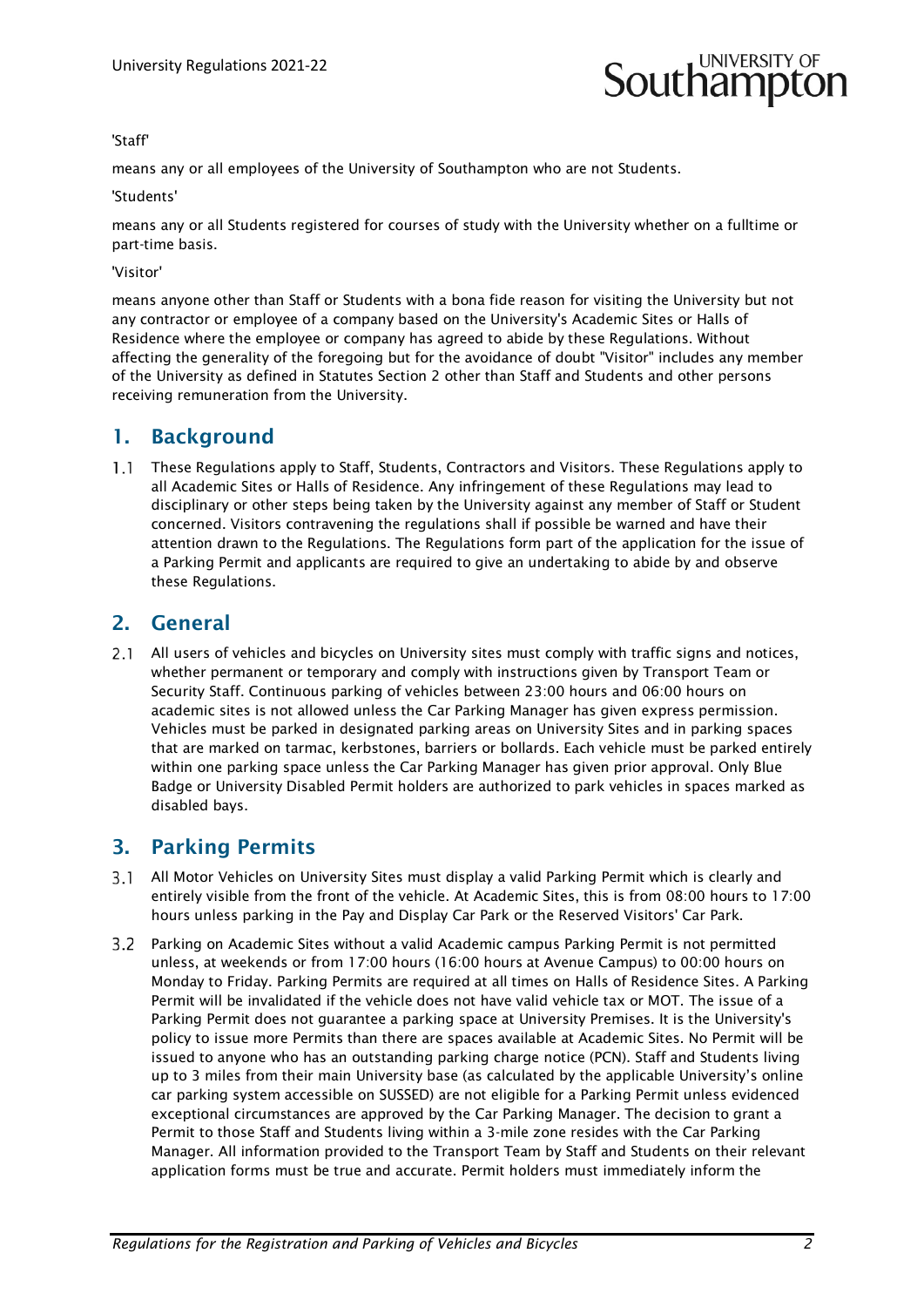# **Southampto**

Transport Team of any changes in their details such as vehicle details and address via the University Portal 'SUSSED'. It is prohibited to alter, tamper, duplicate or forge a Permit in any way. It is also prohibited to transfer a University Parking Permit to another vehicle that is not owned or used by the Permit holder.

- 3.3 Holders of a University parking Permit are not authorized to park in spaces reserved and marked for the use of official vehicles, designated office holders, visitors or spaces reserved by bollards, signs or cones. Only Permit holders who have a Gower Permit are authorized to park in the Gower Car Park on Salisbury Road (or other designated car park). Permits must be returned to the Transport Team Office if the Permit holder or a sharer on a Permit ceases working or studying at the University, or if the permits are no longer required. The University reserves the right to refuse permit holders access to spaces in car parks as and when required, in order to accommodate bona fide visitors and special events. Students may not park vehicles at Highfield, Boldrewood, Avenue or Winchester School of Art without a valid Permit except with prior authorization by the Car Parking Manager or if they are a blue badge holder. Undergraduate students are not permitted to park at Halls of Residence sites unless authorized beforehand by the Car Parking Manager for exceptional circumstances.
- Only one car per Permit number may be parked on any university site at any one time. If more than one vehicle is found on site displaying a Permit with the same number at the same time, a parking charge notice will be issued to all vehicles displaying the Permit.

## 4. Lift Sharing Permits

Members of Staff may opt for a Lift Sharing Permit; all car sharers must be registered on the application. The principal applicant is responsible for payment of the fee. All sharers must meet the parking regulations criteria.

## 5. Rules for Motor Cycles

Two-wheeled vehicles do not require Parking Permits but must be parked only in parking areas designated for such vehicles.

## 6. Visitors

Visitors to Highfield may use the Pay and Display Car Park or the Reserved Visitors' Car Park if their host School or Department has pre- booked a space. It is the host's responsibility to apprise the visitor beforehand of the University's parking arrangements and Regulations. Alternatively, visitors to all Academic Sites may be provided with a one-day only visitor's Permit, which should be hung from the rear view mirror with the appropriate date scratched off when the vehicle is properly parked on Academic Sites. No visitor has a legal right to park on University Academic Sites and must not do so if appropriate provision has not been made. Visitors to Halls of Residence must display an appropriate Permit which is available from Halls of Residence Receptions.

## 7. Contractors

In order to park at the University a contractor must display a valid Parking Permit, obtained from the University's Estates and Facilities department.

## 8. Enforcement of the Car Parking Regulations

8.1 The Transport Team and Security Services are responsible for enforcing the parking regulations under the direction of the Director of Estates & Facilities.

## 9. Parking Offences

9.1 Contravention of the regulations will occur in the following situations: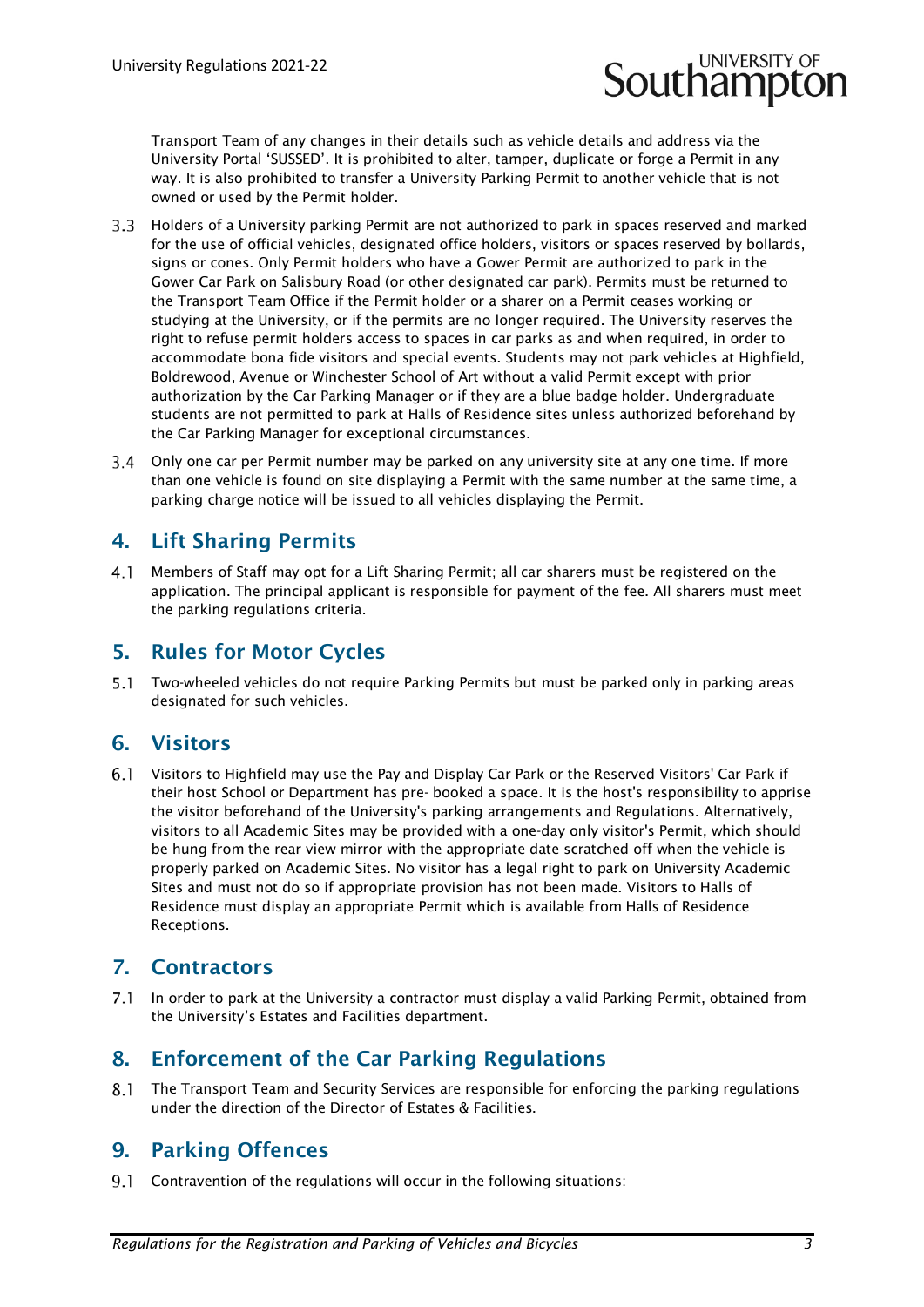# **Southampton**

- Failure to display a current Car Parking Permit
- Causing an unnecessary obstruction
- Parking on double yellow lines or in a reserved or restricted area
- Parking in a disabled bay without an appropriate Permit or in an access route
- Parking overnight on academic sites without permission from the Campus Parking Manager
- Parking in an unmarked area of a designated car park
- Failure to conform to traffic signs and notices
- Failure to conform to pay and display notices
- Failure to follow parking instructions from Car Park Attendants and Security Officers
- Failure to park in or wholly within a marked bay

#### 10. Penalties

- 10.1 Persons who breach these Regulations may be given a parking charge notice (PCN) of £50, or £75 for a serious offence. The PCN must be paid within twenty working days from the date of the PCN being issued. A discount of  $f25$  is given on PCN's paid within ten working days of the PCN being issued. Holders of parking Permits who park vehicles in spaces reserved and marked up as disabled bays may have their permits summarily withdrawn at the discretion of the Director of Estates and Facilities. In such circumstances, a pro-rata reimbursement of the charge made for the Permit may be considered by the University.
- 10.2 The University reserves the right to have removed any Motor Vehicle parked on University Premises which is in contravention of the Regulations. The University has the right to recover from any person who breaches these Regulations legal or administrative costs incurred by the University in addition to any PCN imposed under the Regulations. Nothing in the Regulations shall in any way inhibit or restrict the University's other legal remedies against persons who breach these Regulations.

#### 11. Appeals Procedure

11.1 The grounds for a PCN will be clearly stated on a ticket attached to the relevant vehicle. Appeals may be made on the basis that the relevant grounds stated on the PCN can be demonstrated to be materially incorrect or inaccurate or if exceptional circumstances were prevailing at the time of the offence. Appeals must be made within ten working days of the issue of the PCN to the Car Parking Manager who will then consider the appeal. The Car Parking Manager has the power to waive the PCN, reduce the level of a PCN, or uphold a PCN. If the PCN is upheld, it must be paid within twenty days of the PCN issue date. In the event that the appellant is dissatisfied with the Car Parking Manager's findings, a further appeal may be made to the Associate Director, Transport & Sustainability.

#### 12. Failure to Pay a Parking Charge Notice

12.1 In the event of a member of Staff breaching these Regulations and failing to pay a PCN properly imposed or to reimburse the University's expenses that sum or sums will be invoiced. In the event of a Student breaching these Regulations and failing to pay a PCN properly imposed or to reimburse the University's expenses, then the University will treat the sums or sums involved as any other debt to the University. Any Contractor with outstanding PCNs incurred pursuant to these Regulations will be invoiced and/or may have the outstanding fees offset against payments otherwise due by the University to the Contractor.

## 13. Non-University Permits

13.1 Parking Permits issued to the occupants of buildings/offices leased by the University will be subject to the University parking terms and conditions and the Permit terms and conditions of the issuing company (e.g. SCC, SGH). Data may be shared with the relevant Parking Team for the purpose of managing and enforcing parking within their car parks.